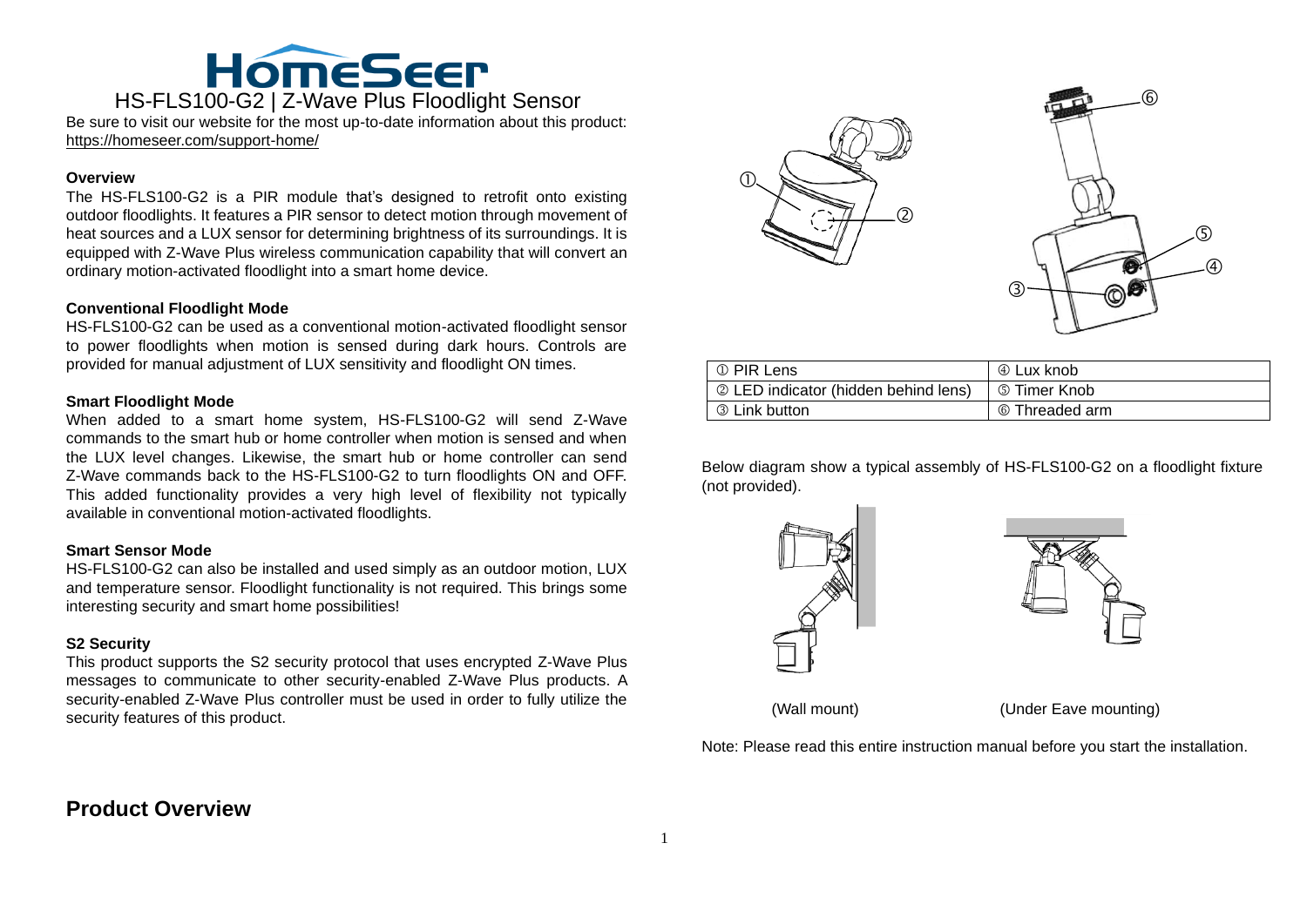## IMPORTANT

Installation must be performed by skilled technicians who are informed about the standards and technical requirements of the appliance and its proper installation.

Check your local codes as they apply to your situation. If the house wiring is of aluminum, consult with an electrician about proper wiring methods.

Before proceeding with the installation, TURN OFF THE POWER TO THE LIGHTING CIRCUIT AT THE CIRCUIT BREAKER OR FUSE BOX TO AVOID ELECTRICAL SHOCK.

# **SAFETY PRECAUTION**

- DO NOT install when it is raining.
- Isolate the power supply before installation.
- Ensure that local Wiring and Building regulations are complied with.
- The unit is supplied with a pre-wired supply cable this must be used and must not be removed.
- Total lighting load to HS-FLS100-G2 not exceed:
	- 300W incandescent @ AC120V
	- 100W LED @ AC120V with 0.8 pF Driver

# **Installation & Wiring instructions**

**Note:** As with any outdoor installation work it is always recommended to start early during the day.

#### **WARNING: TURN OFF POWER BY REMOVING POWER FUSE OR TURNING OFF CIRCUIT BREAKER BEFORE INSTALLATION.**

#### **Taking down the existing floodlight**

- 1. With mains supply turned off, if possible, remove the lamps from the bulb holders of the existing floodlight to avoid any damage during the installation.
- 2. Carefully detach the floodlight from the wall by removing its mounting screws. Keep all parts for reuse later, including any rubber rings. Take note the direction of the rubber gasket as it needs to be reassembled later in the same way.



- 3. Disconnect the mains wire from the floodlight by untwisting the wire nuts.
- 4. When done, place the floodlight on a table to prepare for wiring the HS-FLS100-G2.

#### **Removing old motion sensor**

(Skip this section if the existing floodlight has no motion sensor)

5. Locate the wires coming from the old motion sensor, usually colored black, white and red.



- 6. Disconnect the wires of the motion sensor by cutting it if necessary.
- 7. Remove the old motion sensor from the mounting base by twisting its threaded arm counter clockwise.

#### **Wiring up HS-FLS100-G2**

8. Screw the threaded arm of HS-FLS100-G2 into the mounting base. For typical wall installation, HS-FLS100-G2 should be located at the bottom of the mounting base.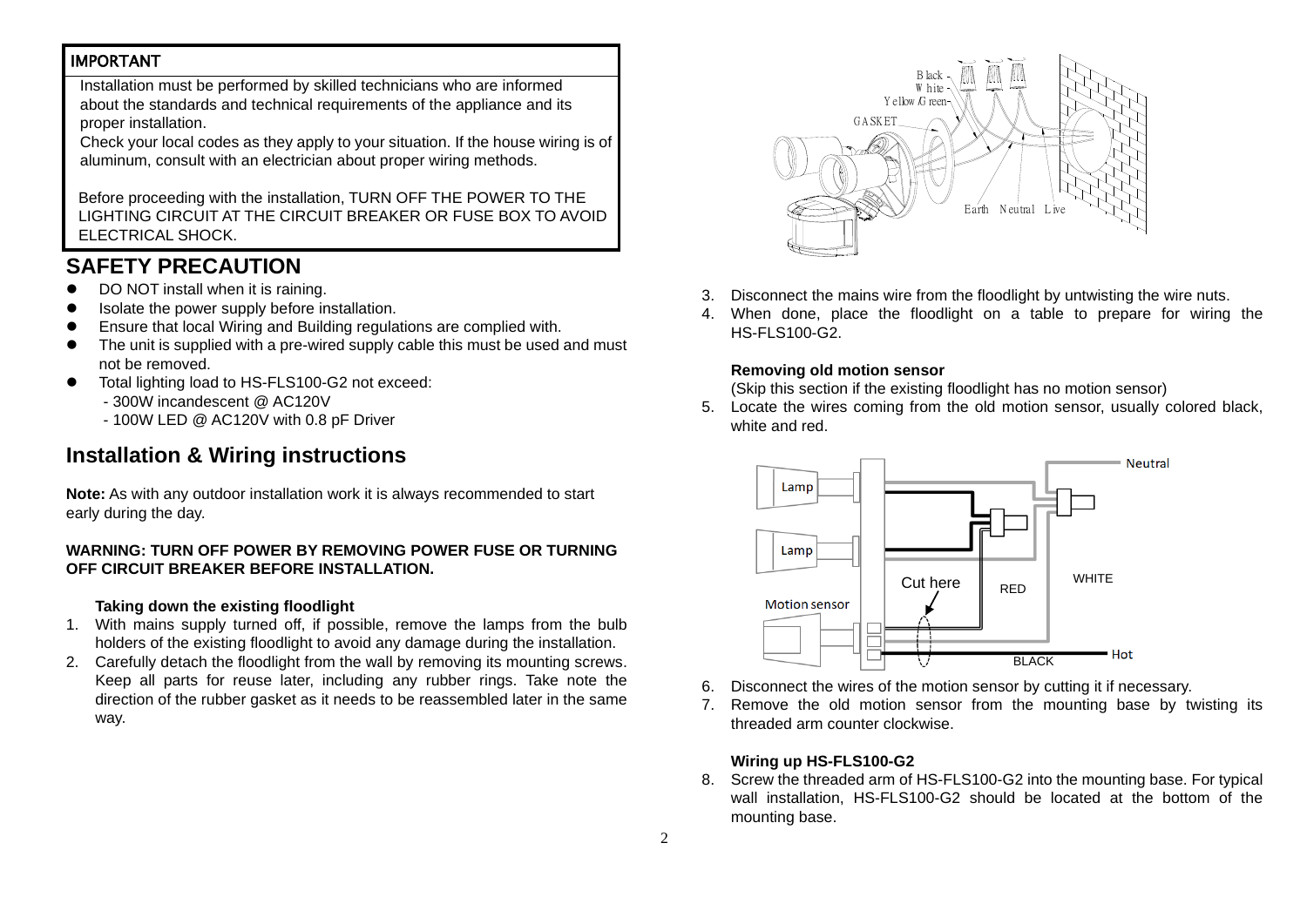9. Connect up the wiring as in the diagram below, using wire nuts to join the wires. If replacing an old motion sensor, simply follow the same wiring color as the old motion sensor.



- 10. Route the power leads Hot and Neutral through the rubber gasket to get ready for wall mount. Ensure the rubber gasket is facing the same direction as it was before.
- 11. When completed, turn the knob of Time-Off on the unit to "T" mark, and turn the knob of Lux on the unit to the " $*$ " mark.



#### **Assembling back the floodlight**

- 12. Connect back the mains wire as before. Tuck the wire nuts and excess cable neatly inside the junction box.
- 13. Screw the lighting floodlight back into position using its mounting screws. Place the rubber rings back into their positions.
- 14. Insert the lamps removed earlier back into the bulb holders, adjust the lamp direction if necessary.
- 15. Reinstate the power supply to the floodlight and switch on the wall switch, if installed. The floodlight will turn on for around 60 seconds for warm up and then turn off. It is now in 'Test Mode'.

# **Walk Test**

The user can perform a walk test to ensure the PIR detector's range falls within the desired area of coverage.

- 1. Walk through its PIR Detector coverage area. The floodlight turns on when you move and turns off after approximately 5 seconds. Wait for the floodlight to turn off before the next test.
- 2. When you are satisfied with the coverage area you can now set the desired Time period and Lux level.

Note: The sensitivity of the PIR can be adjusted after the Inclusion to a Z-wave controller, using Parameter 8 configuration (refer to Z-wave configuration settings in the Programming section).

# **Time and Lux adjustment**

You can set desired Time period and Lux level through;

(i) the Z-Wave controller after connecting to a Z-wave network (see next section) or,

(ii) manually adjusting the knobs on the unit if not connected to a Z-wave network. The following section describes the steps for manual setting.

### (1) Time adjustment

Time-off knob controls how long the floodlight will stay on after the motion is detected. Turning the knob towards the + mark increases the time (up to about 12 minutes) or towards the T mark decreases it (down to about 8 seconds). The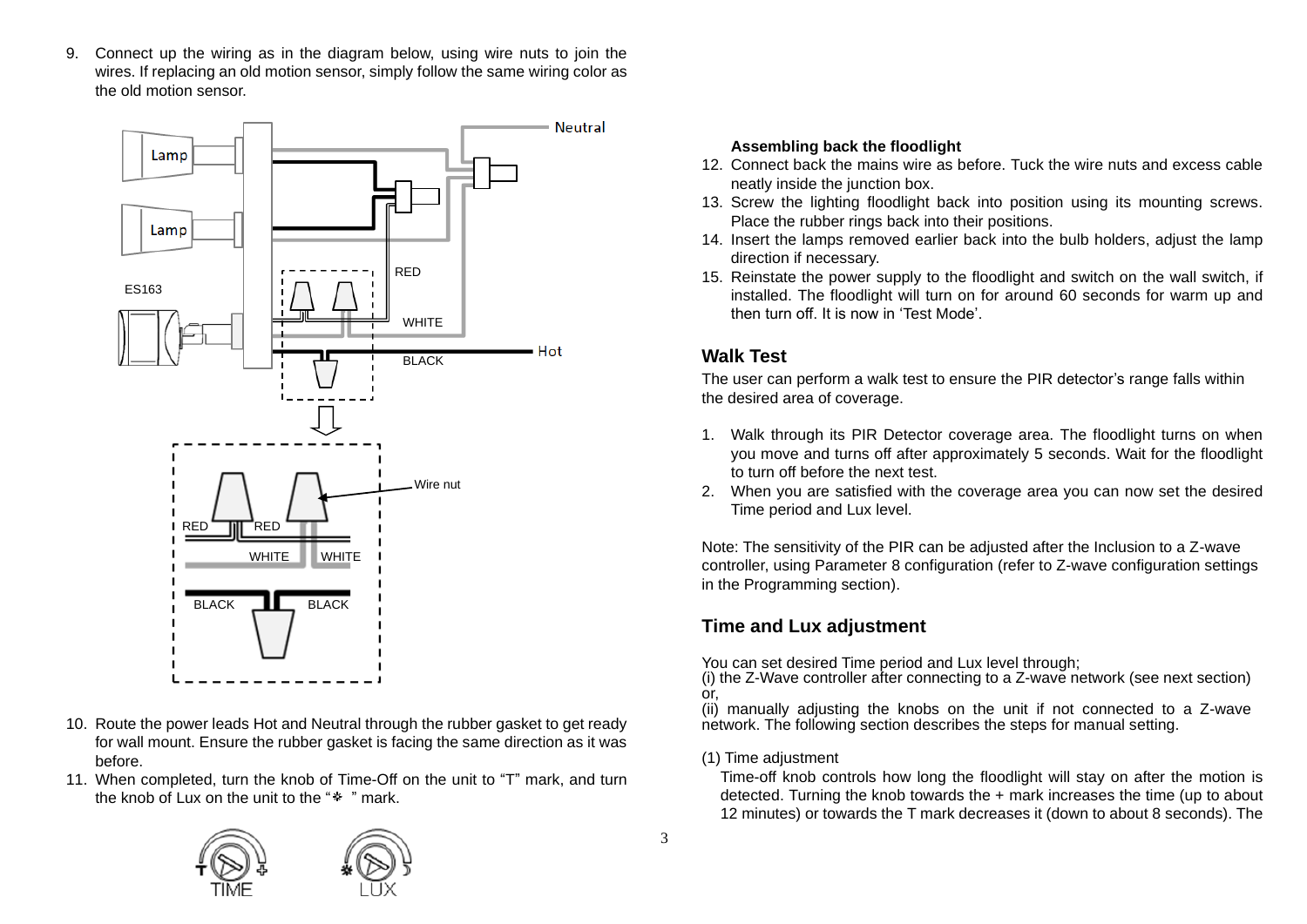recommended setting is around midpoint of the scale giving approximately 5 minutes.



#### (2) Lux level adjustment

The LUX knob sets the threshold of ambient brightness level that will activate the motion sensor. The knob can be adjusted between "\*" mark (always trigger regardless of light level) and the moon symbol (trigger only when dark). The adjustable Lux range is about 10 - 900 Lux.



- 1. To set the lux level, turn the Time-off knob to "T" for maximum response.
- 2. Turn the LUX control knob to the "moon" (dusk) position.
- 3. Wait until the ambient light reaches the level of darkness at which you wish the floodlight to activate.
- 4. Slowly rotate the Lux knob anti-clockwise while keep creating motion during the process until the floodlight turns on. At this position the light will operate at approximately the same level of darkness each evening.
- 5. Set the Time-off knob back to the desired preset time.

**Note:** When connected to a Z-wave controller, this manual setting will be overwritten by the settings through the Z-wave controller.

## **Z-wave Auto Inclusion**

The unit supports Auto Inclusion feature where it will automatically enter Inclusion mode when first powered up after a factory reset.

1. Turn off power to the floodlight by turning off the wall switch.

- 2. Try to relocate the Z-wave controller nearer to the floodlight, with at most one wall separation between them.
- 3. Put the Z-Wave Controller into Inclusion mode.
- 4. Turn on the wall switch of the floodlight. The floodlight will then turn on for 5 seconds and the Link LED will start to blink slowly.
- 5. When the Link LED stops blinking the includion process is complete.

**Note:** If you are connecting this unit to a Z-wave controller that utilizes the S2 security protocol, you may be asked by your controller to enter a 5-digit Device Specific Key (DSK) that is unique to each unit. This can be found in one of two places:

- on the QR code label on the back of the unit
- on the insert card inside the packaging.
- 6. Turn on the floodlight using the Z-wave controller to check if the auto inclusion is working properly.

If Auto Inclusion fails, refer to the Troubleshooting section regarding Manual Inclusion.

**Note:** HS-FLS100-G2 also supports Z-wave SmartStart technology which allows inclusion of device with controller through automatic means, or through a quick scan of a QR code. The controller must support Z-wave SmartStart feature for it to work.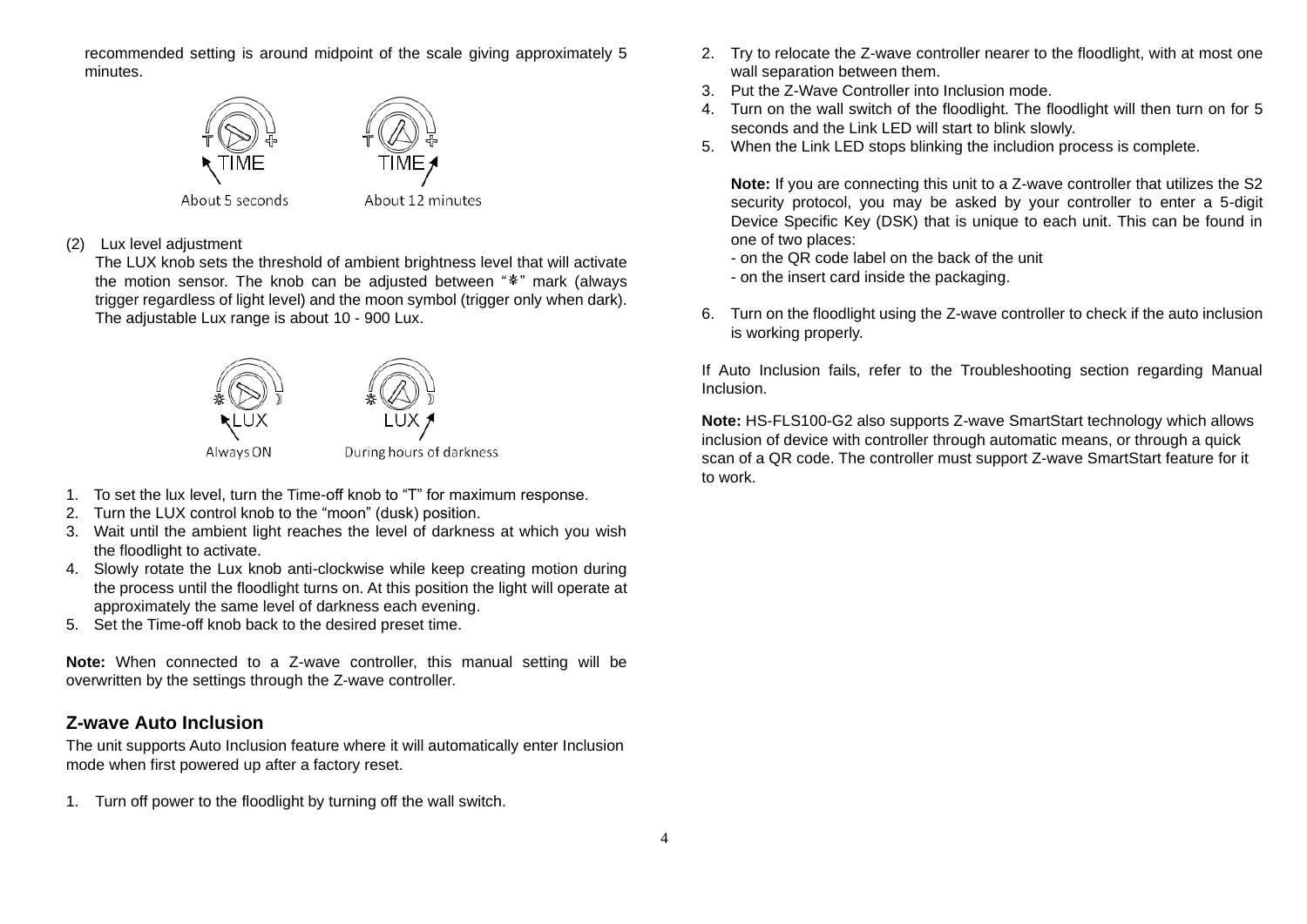# **Operation**

The table below describes 4 main operation modes available. Refer to Z-wave Configuration section for setting Parameters 1, 4~6.

| Control                                                                                             | When sensor triggers |                      | Corresponding action                                                                |                                          |  |
|-----------------------------------------------------------------------------------------------------|----------------------|----------------------|-------------------------------------------------------------------------------------|------------------------------------------|--|
| mode                                                                                                | Lux<br>sensor        | <b>PIR</b><br>sensor | Floodlight behavior                                                                 | Z-wave alert<br>(if Par. $4 = 1$ )       |  |
| <b>PIR</b><br>control<br>(default)<br>Par. $5=1$<br>Par. $6=0$                                      | Night                | Triggered            | ON at night, when PIR<br>triggers, (Par. 1 sets the<br>ON period)<br>OFF during Day | Sends alert<br>whenever PIR<br>triggers. |  |
| <b>Lux</b><br>control<br>only<br>Par. $5=1$<br>Par. $6=1$                                           | Night                | Not<br>relevant      | ON at Night<br>OFF during Day                                                       |                                          |  |
| <b>Controller</b><br>control<br>Par. $5=0$                                                          | Not<br>relevant      | Not<br>relevant      | ON/OFF controlled by<br>controller directly                                         | Sends alert<br>whenever PIR<br>triggers. |  |
| <b>Walk Test</b><br>Lux knob<br>Not<br>Triggered<br>and Timer<br>relevant<br>knob both<br>set to "T |                      | On for 5 seconds     | Sends alert<br>whenever PIR<br>triggers.                                            |                                          |  |

# **Programming**

#### **Z-Wave Group**

The unit supports either one of two Z-wave Association Groups:

**Group 1**: Association with 1 Controller node.

**Group 2**: Association with 4 nodes (i.e. end devices such as smart plugs and other lighting controllers). This allows the PIR detector on the unit to transfer commands directly to other Z-wave end devices without the participation of the controller. This has the effect that when its detector triggers, all devices associated with unit will be operated.

## **Z-Wave Plus Information**

| Role Type       | Node Type     | Installer Icon                        | User Icon           |
|-----------------|---------------|---------------------------------------|---------------------|
| Slave Always ON | l Z-Wave Plus | <b>Sensor Notification</b>            | Sensor Notification |
|                 | node          | Device Type (Home   Device Type (Home |                     |
|                 |               | Security)                             | Security)           |

## **Association Command Class**

| Group | Max Node |
|-------|----------|
|       |          |
|       |          |

#### **Version**

| <b>Protocol Library</b> | 3 (Slave_Enhance_232_Library)            |
|-------------------------|------------------------------------------|
| <b>Protocol Version</b> | ZDK6.82.xx), Z-wave SmartStart supported |
| <b>Firmware Version</b> | $x \vee y$ (x=1, y=0 means 1 $\vee$ 0)   |
| <b>Hardware Version</b> |                                          |

### **Manufacturer**

| Manufacturer ID   | <b>Product Type</b> | <b>Product ID</b> |
|-------------------|---------------------|-------------------|
| 0x000C (HomeSeer) | 0x0201              | 0x000C            |

## **AGI (Association Group Information) Table**

| Group | Profile | Command Class & Command (List)<br>N bytes                                                                                                  | Group Name(UTF-8)  |
|-------|---------|--------------------------------------------------------------------------------------------------------------------------------------------|--------------------|
|       | General | Device Reset Locally Notification<br><b>Notification Report</b><br><b>Binary Report</b><br>Sensor Multilevel Report<br><b>Basic Report</b> | Lifeline           |
| າ     | Control | <b>Basic Set</b>                                                                                                                           | <b>PIR Control</b> |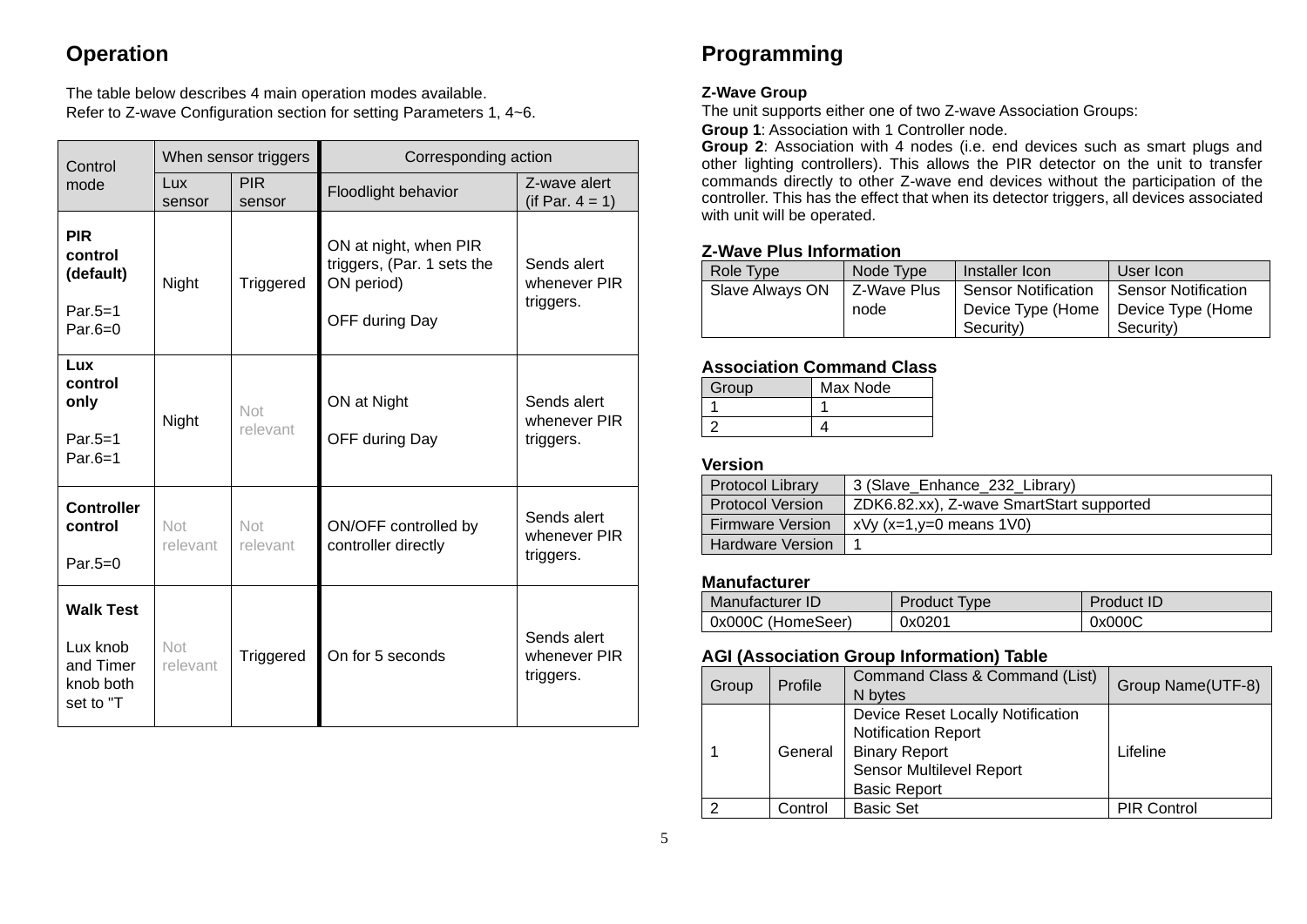# **Notification**

#### 1. Notification Report

| Event                  | Type | Event | <b>Event Parameters</b><br>Length | Event<br>Parameters |
|------------------------|------|-------|-----------------------------------|---------------------|
| First power up         | 0x08 | 0x01  | 0x00                              |                     |
| PIR Trigger ON         | 0x07 | 0x08  | 0x00                              |                     |
| <b>PIR Trigger OFF</b> | 0x07 | 0x00  | 0x01                              | 0x08                |

#### 2. Switch Binary: Floodlight Status

| Switch Binary Report (value) | Description       |
|------------------------------|-------------------|
| 0x00                         | Floodlight is off |
| 0xFF                         | Floodlight is on  |

#### 3. Notification from other Events

| Events               | Z-wave commands/notification               |
|----------------------|--------------------------------------------|
| Device Factory reset | Device Reset Locally Notification: Group 1 |

#### **Z-wave Configuration settings**

1. PIR Trigger Off period: Period to send Trigger Off command after PIR being triggered. Before this period expires, the PIR will not be able to detect any subsequent motion.

| Parameter | <b>.</b><br>-ize | ange <sup>®</sup>              | Default |
|-----------|------------------|--------------------------------|---------|
|           |                  | 700<br>$\Omega$<br>secs<br>n~. |         |

2. Lux sensor threshold: Ambient Lux level to turn on light. This setting overwrites the Lux level set by the Lux knob. When the lux level falls below this threshold and the PIR gets triggered, the unit emits a basic set command (value=0xFF) to turn on its floodlight.

| Parameter | <b>Size</b> | Range              | Default   |
|-----------|-------------|--------------------|-----------|
|           |             | 900<br>0<br>$\sim$ | <b>50</b> |

Regardless of this setting, the PIR will always send a notification report to the controller when triggered.

3. Multilevel sensors auto report interval: set the interval of periodic lux level report and temperature report to the controller.

| Parameter | <b>Size</b> | Range                                       | Default |
|-----------|-------------|---------------------------------------------|---------|
| ື         | c           | .440<br>'min.<br>$\tilde{\phantom{a}}$<br>᠇ | AC      |

#### 4. PIR Trigger alert : Enable/Disables PIR alerts sent from the unit through Notification report or Basic Report commands

| Parameter | Size | Range                                 | Default    |
|-----------|------|---------------------------------------|------------|
|           |      | 0 : Disable alert<br>1 : Enable alert | 1 (Enable) |

#### 5.Floodlight Control Mode

| Parameter | <b>Size</b> | Range                                      | Default |
|-----------|-------------|--------------------------------------------|---------|
| 5         |             | 1: floodlight is controlled by PIR trigger |         |
|           |             | and LUX level, or by Z-wave                |         |
|           |             | controller                                 |         |
|           |             | 0 : floodlight is controlled by Z-wave     |         |
|           |             | controller directly, regardless of PIR     |         |
|           |             | trigger or LUX level                       |         |

#### 6. Lux Sensor

| Parameter | <b>Size</b> | Range                                                                                                                                | Default |
|-----------|-------------|--------------------------------------------------------------------------------------------------------------------------------------|---------|
|           |             | 0 : floodlight is controlled by LUX Level<br>and PIR trigger<br>1: lighting control via LUX level only,<br>regardless of PIR trigger |         |

#### 7. Measured Temperature Offset

| Parameter | Size | Range                                               | Default              |
|-----------|------|-----------------------------------------------------|----------------------|
|           |      | 0x9C - 0x64<br>(offset range : -10.0 °C ~ +10.0 °C) | $0x00: 0.0^{\circ}C$ |

### 8. PIR Sensitivity Level

| Parameter | <b>Size</b> | Range                                                                                                                                                                       | Default   |
|-----------|-------------|-----------------------------------------------------------------------------------------------------------------------------------------------------------------------------|-----------|
| 8         |             | 0/1/2<br>0: low level, approx. 6m distance<br>1: mid level, approx. 10m distance<br>2: high level, approx. 20m distance<br>Distance measured at ambient<br>temperature 68°F | $2:$ High |

### **Multilevel Sensors**

Read back ambient temperature measured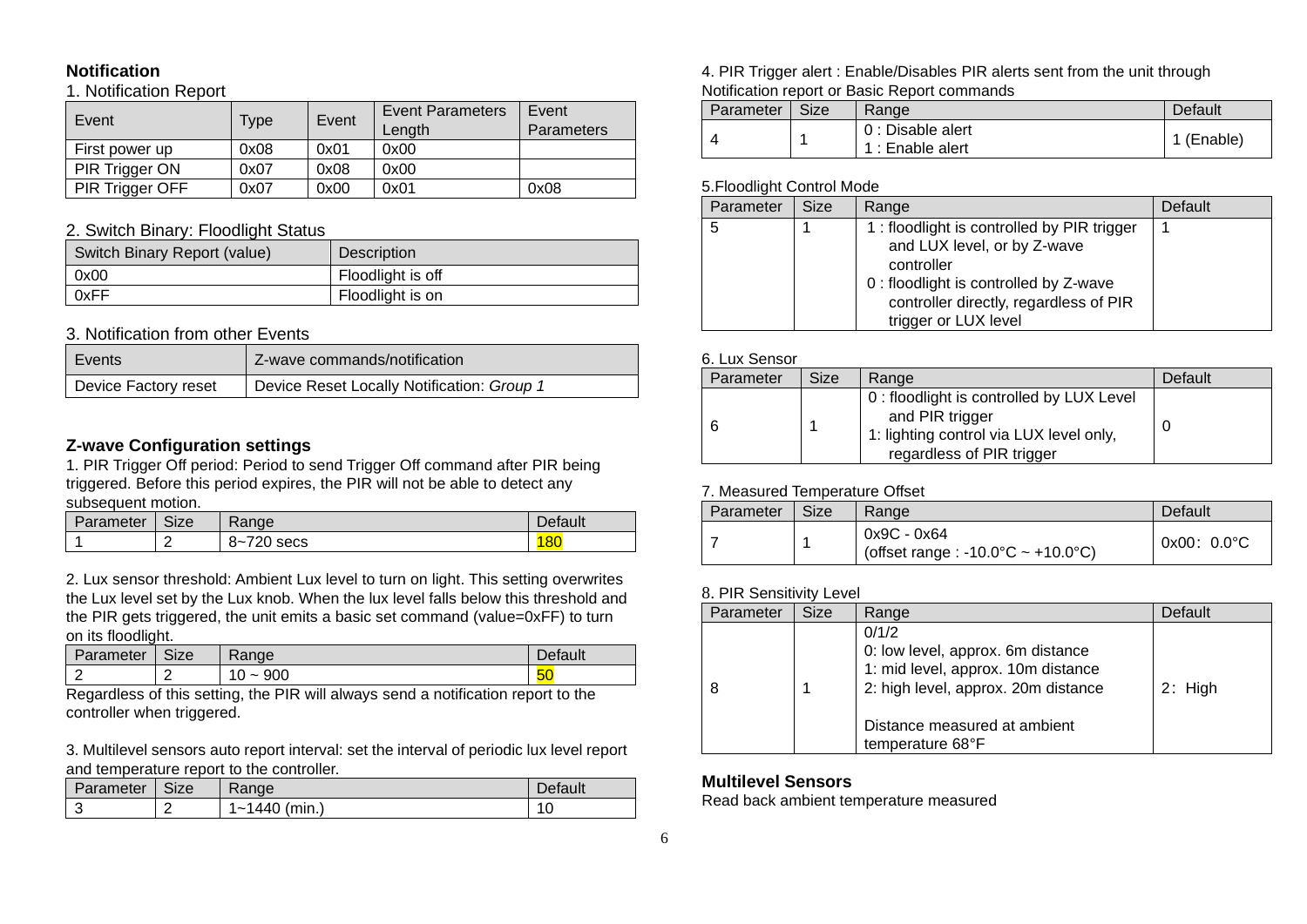| Sensor<br>Tvpe | Precision | scale | -ize | Sensor value        |
|----------------|-----------|-------|------|---------------------|
| 0x01           |           |       | -    | ⊐∘רר<br>$-4 \sim -$ |

#### Read back the LUX level measured

| Sensor<br><b>Type</b> | Precision | Scale | Size | Sensor value |
|-----------------------|-----------|-------|------|--------------|
| 0x03                  |           |       |      | 900          |

## **Command Classes**

The module supports Command Classes including

- 1. COMMAND\_CLASS\_ZWAVEPLUS\_INFO\_V2
- 2. COMMAND\_CLASS\_ASSOCIATION\_V2
- 3. COMMAND\_CLASS\_ASSOCIATION\_GRP\_INFO\_V1
- 4. COMMAND\_CLASS\_TRANSPORT\_SERVICE\_V2
- 5. COMMAND\_CLASS\_VERSION\_V3
- 6. COMMAND\_CLASS\_MANUFACTURER\_SPECIFIC\_V2
- 7. COMMAND\_CLASS\_DEVICE\_RESET\_LOCALLY\_V1
- 8. COMMAND\_CLASS\_POWERLEVEL\_V1
- 9. COMMAND\_CLASS\_SECURITY\_2
- 10. COMMAND\_CLASS\_SUPERVISION\_V1
- 11. COMMAND\_CLASS\_FIRMWARE\_UPDATE\_MD\_V4
- 12. COMMAND\_CLASS\_NOTIFICATION\_V8
- 13. COMMAND\_CLASS\_SWITCH\_BINARY\_V1
- 14. COMMAND CLASS SENSOR MULTILEVEL V5
- 15. COMMAND\_CLASS\_CONFIGURATION\_V1
- 16. COMMAND\_CLASS\_SENSOR\_BINARY\_V1
- 17. COMMAND CLASS MULTI CHANNEL ASSOCIATION V3

# **Troubleshooting**

Table below lists typical problems encountered:

| <b>Symptom</b>      | <b>Possible Cause</b>  | <b>Recommendation</b>             |
|---------------------|------------------------|-----------------------------------|
| Floodlight does not | Power is not           | Check if wall switch is on.       |
| turn on for 5       | connected properly.    | Confirm wiring is correct.        |
| seconds after       |                        | Check supply breaker / fuse.      |
| power is connected. |                        |                                   |
| Cannot carry out    | Floodlight already     | Perform a factory reset.          |
| inclusion and       | paired to another      |                                   |
| association         | Z-Wave Controller.     |                                   |
| Floodlight flashes  | The unit's lux sensor  | Change the angle and direction of |
| on and off          | is being triggered off | the lamps.                        |
|                     | by reflected light     |                                   |

| Z-wave controller<br>cannot | Out of range. | $1_{-}$ | Relocate the controller closer<br>to the unit. |
|-----------------------------|---------------|---------|------------------------------------------------|
| communicate with            |               | 2.      | Install a Z-wave repeater such                 |
| the unit                    |               |         | as smart plugs or other AC                     |
|                             |               |         | devices that can operate as a                  |
|                             |               |         | Repeater.                                      |
| Floodlight remains          | PIR detector  | 1.      | Check time setting                             |
| on.                         | triggered by  | 2.      | Cover the PIR Detector with                    |
|                             | unknown heat  |         | black insulating tape. If after                |
|                             | source.       |         | the timer expires and the                      |
|                             |               |         | floodlight turns off this                      |
|                             |               |         | indicates that the PIR                         |
|                             |               |         | Detector can see a moving                      |
|                             |               |         | heat source e.g: radiator,                     |
|                             |               |         | heater, boiler outlet, open                    |
|                             |               |         | window, open exterior door or                  |
|                             |               |         | moving branches or bushes                      |
|                             |               |         | retaining heat from the                        |
|                             |               |         | daytime period.                                |

# **Manual Inclusion/Exclusion**

The table below lists the several steps involved when adding or removing the unit from the Z-wave network.

| <b>Action/Status</b>       | <b>Description</b>                                                                                                                                             | <b>LED</b> indication                                                                        |  |
|----------------------------|----------------------------------------------------------------------------------------------------------------------------------------------------------------|----------------------------------------------------------------------------------------------|--|
| No node ID                 | The Z-Wave Controller does not<br>allocate a node ID to the unit.                                                                                              | 2-second on.<br>2-second off for 2<br>minutes.                                               |  |
| Auto Inclusion             | The power is applied for the first time<br>and no node ID has been stored in the<br>module, or after executing reset. This<br>process times out in 30 seconds. | LED blinks rapidly<br>during Inclusion, LED<br>stops blinking when<br>Inclusion is complete. |  |
| Manual<br><b>Inclusion</b> | 1. Put the Z-Wave controller into<br>inclusion mode.                                                                                                           | LED blinks rapidly<br>during Inclusion, LED<br>stops blinking when<br>Inclusion is complete  |  |
|                            | 2. Press the Link button 3 times within<br>1.5 seconds to put the unit into<br>inclusion mode.                                                                 |                                                                                              |  |
| Exclusion                  | 1. Put the Z-Wave Controller into<br>exclusion mode.                                                                                                           |                                                                                              |  |
|                            | 2 <sup>1</sup><br>Press the Link button 3 times within<br>1.5 seconds to put the unit into                                                                     |                                                                                              |  |